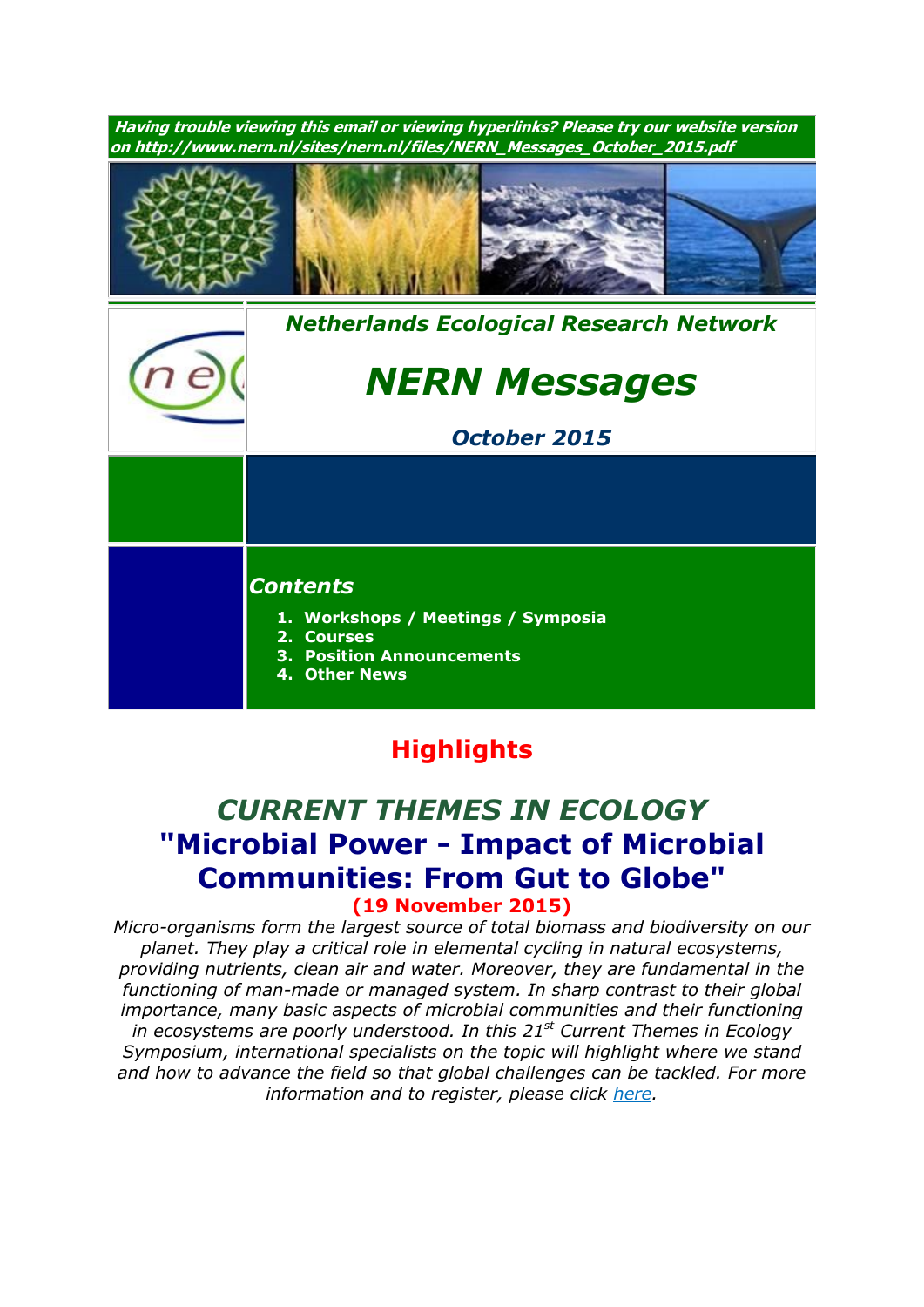# *VACANCY at Wageningen UR* **Full Professor (***Chair Holder***) Soil Biology and Biological Soil Quality**

**(Deadline 16 November 2015)**

*For more information about the position, please click [here](http://nern.nl/sites/nern.nl/files/Advert%2009-10.pdf)*

#### **1. Workshops / Meetings / Symposia**

- **Seminar: Highlights of Dutch Research in the Tropics** (11 November 2015) @ Amsterdam, The Netherlands. For more information, please click [here.](http://ibed.uva.nl/news-events/events/events/events/content/folder/symposia/2015/11/highlights-of-dutch-research-in-the-tropics.html)
- **CURRENT THEMES IN ECOLOGY: "Microbial Power - Impact of Microbial Communities: From Gut to Globe"** (19 November 2015) @ Lunteren, The Netherlands. For more information, please click [here.](http://nern.nl/CT2015)
- **Netherlands Society for Behavioural Biology Conference** (25-27 November 2015) @ Soesterberg, The Netherlands. For more information, please click [here.](http://www.gedragsbiologie.nl/)
- **Mini-symposium: Sealevel rise (in Dutch)** (8 December 2015) @ Amsterdam, The Netherlands. For more information, please click [here.](http://knaw.nl/nl/actueel/agenda/zeespiegelstijging)
- **Conference: Plant Genetics and Breeding Technologies** (1-3 February 2016) @ Vienna, Austria. For more information, please click [here.](http://viscea.org/index.php/plant-genetics-breeding)
- **Conference: Plant Model Species: Fundamentals and Applications** (3-5 February 2016) @ Vienna, Austria. For more information, please click [here.](http://viscea.org/index.php/plant-model-species)
- **Student conference on Conservation Science** (22-24 March 2016) @ Cambridge, UK. For more information, please click [here.](http://sccs-cam.org/index.htm)
- **International Symposium: Future 4 Butterflies in Europe** @ (31 March 2 April 2016) Wageningen, The Netherlands. For more information, please click [here.](http://www.futureofbutterflies.nl/index.php?id=257)
- **Conference on Aquatic Invasive Species** (10-13 April 2016) @ Winnipeg, Manitoba, Canada. For more information, please click [here.](http://www.icais.org/)
- **Conference: Adaptations Futures - Practices and Solutions** (10-13 May 2016) @ Rotterdam, The Netherlands. For more information, please click [here.](http://www.adaptationfutures2016.org/)
- **Conference on Molecular Epidemiology and Evolutionary Genetics** (10-13 May 2016) @ Antwerp, Belgium. For more information, please click [here.](http://www.meegidconference.com/)
- **Conference: Unifying Ecology Across Scales** (24-29 July 2016) @ Biddeford, Maine, USA. For more information, please click [here.](https://www.grc.org/programs.aspx?id=13261)
- **5th International EcoSummit Congress on Ecological Sustainability** (29 August – 1 September 2016) @ Montpellier, France. For more information, please click [here.](http://www.ecosummit2016.org/)